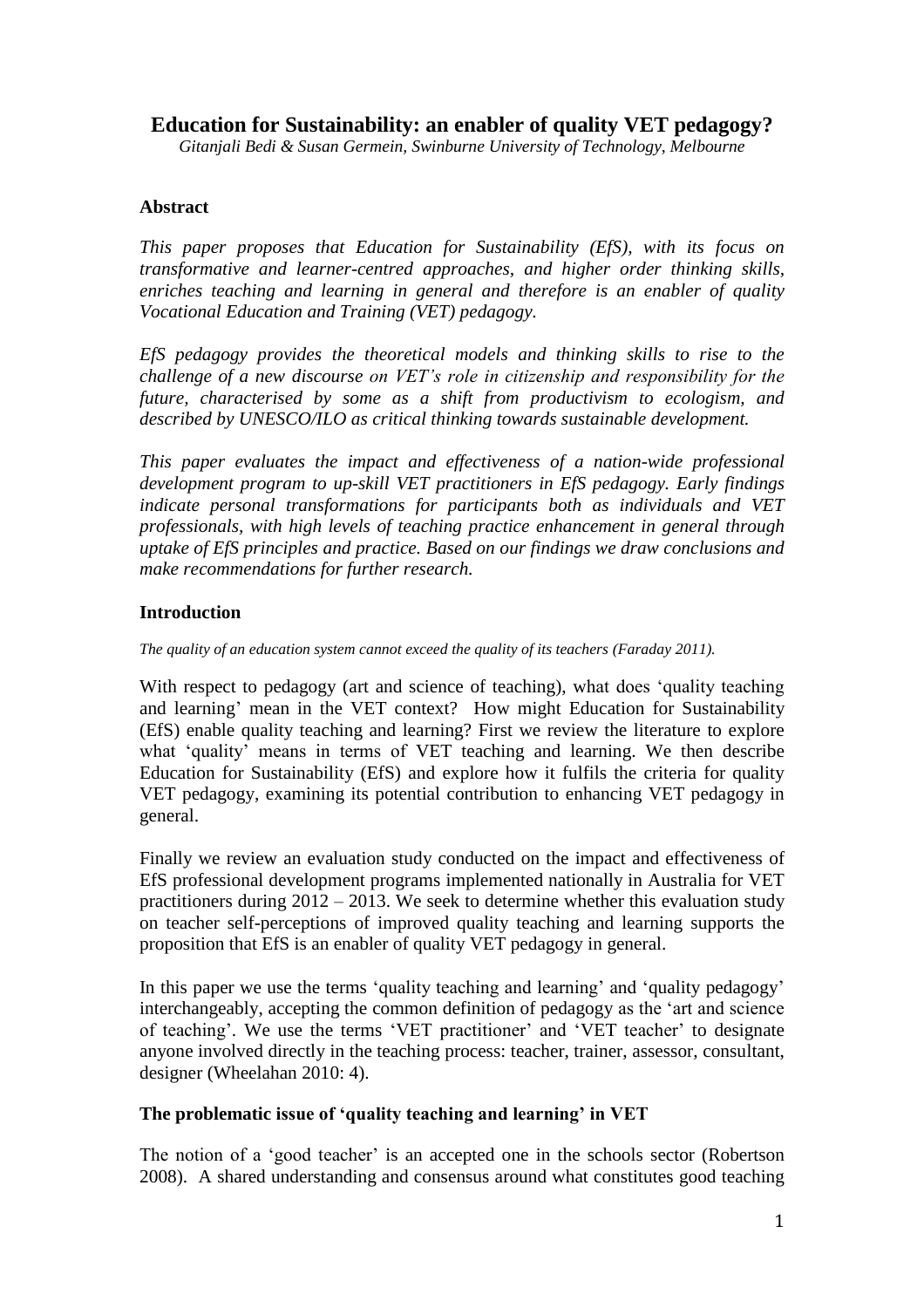is not so evident in the VET sector with the understanding of 'quality teaching and learning' being heavily dependent on context.

Part of the problem is an issue of language. The term 'quality teaching and learning' is often appropriated by policy and research discourses that are really about matters *exterior* to the experience of pedagogy that occurs between teacher and learner. For example; compliance, managerial and organisational issues (Mitchell, Chappell, Bateman & Roy 2006: 34). These issues certainly impact on or are impacted by the ability of the practitioner to teach effectively, however are not central to the experience of VET pedagogy. They do not describe what quality pedagogy looks like in the teaching/learning space, wherever that might be.

Discourse on 'quality teaching and learning' in VET, rather than describing good practice, has tended to focus on specifying the barriers and challenges (DET 2004), acknowledging the need for new skills in teaching, learning and assessment (Mitchell et al. 2006), and calling for more research and definition (Wheelahan 2010).

## **What is quality VET pedagogy?**

Since its inception, VET pedagogy has been characterised by a relatively uncritical response to industry demands for skilled labour. Focusing solely on fuelling productivity, efficiency and economic growth, the unintended environmental and social consequences of our skilled labour force have largely been ignored (Anderson 2009; Arenas and Londono 2013). Gradually this more instrumentalist and procedural approach to skills and knowledge transfer has become problematic to many as the VET landscape has become more complex.

Chappell (2004) and Smith (2005) noted changes in VET teaching and learning, towards a more learner centred, work centred and attribute focused pedagogy. They observed a focus on developing and transforming people, with teachers requiring flexibility in selecting and using multiple pedagogical strategies to serve the needs of diverse learners and contexts. Describing what good teaching would look like in this changing VET context, Smith (2005:3) saw effective teachers as facilitators of learning, with the learner playing an active role in construction of knowledge. Eight characteristics of good teaching were noted: a strong emphasis on the workplace as a meaningful context; interactive and hand-on approaches to encourage thinking as well as performing; work-ready learning outcomes; learners collaborating in determining learning and assessment processes; learners as co-producers of knowledge; recognition of prior learning; flexible teaching strategies to cater for different learning styles; and valuing of social interaction as part of the learning process.

Robertson (2008) discusses the importance of specifying the knowledge bases needed for effective teaching. Aside from subject knowledge, he emphasises general and content pedagogical knowledge; knowledge of learners, including learning theories and individual characteristics; knowledge of self; beliefs about subject; and knowledge of educational ends, purposes and values. Gamble (2013) notes that in the  $21<sup>st</sup>$  century, vocational pedagogy is much more than the classic definition of 'learning by doing'. She refers to the need for conceptual knowledge and higher order thinking skills, and notes an increased focus on situated and social learning as well as constructivist and experiential modes of learning. Corbel (2013) emphasises the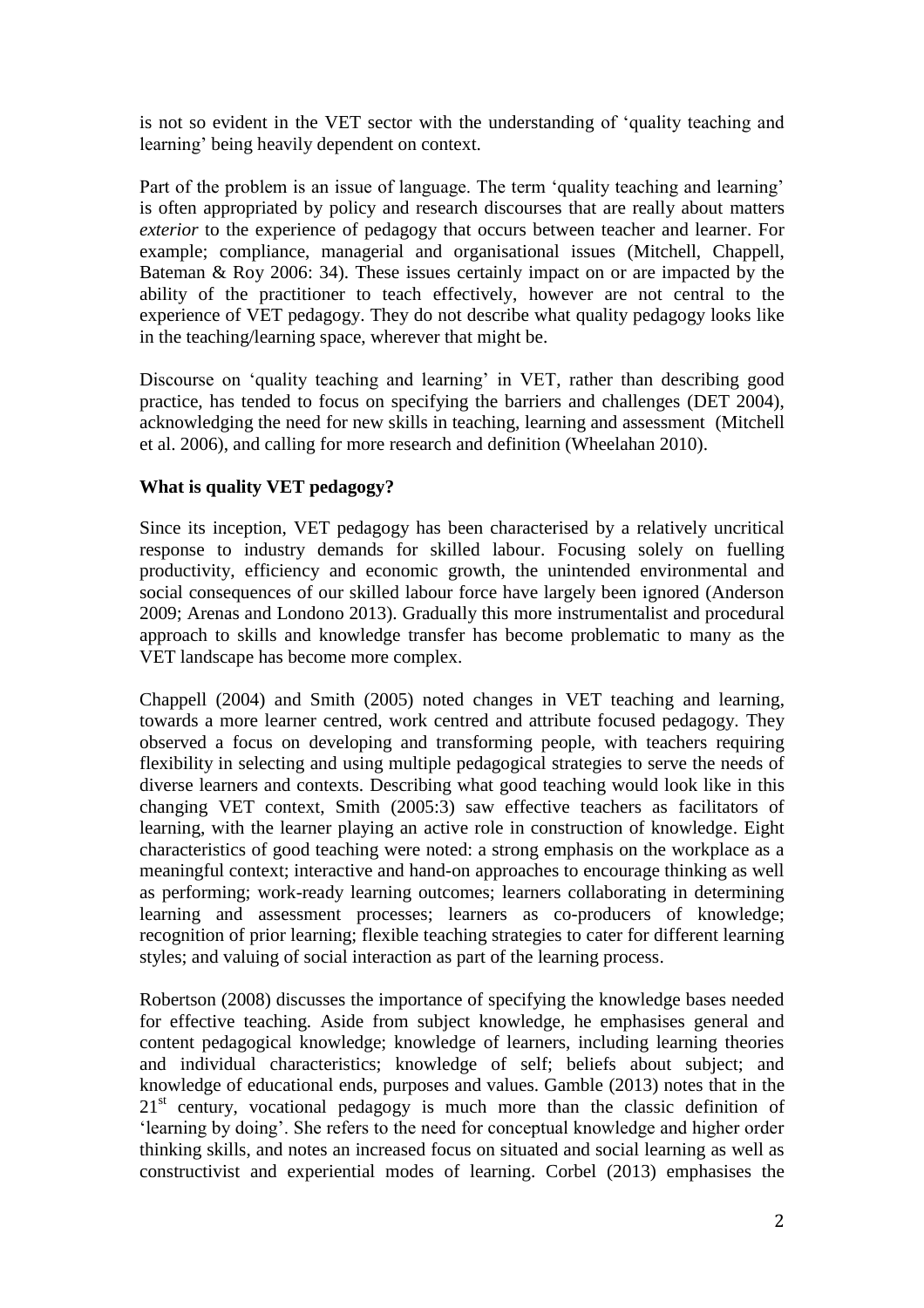importance of transformative knowledge alongside the more procedural and compliance oriented knowledge more usually associated with vocational education.

#### **Case studies: observing what good teachers do**

Case studies yield valuable learning on what good VET teachers do by providing an evidence base to further inform theory. This paper refers briefly to three research projects that used in-depth interviews and/or observation to create case studies of good practice.

Firstly, Corben & Thomson (2001) used convergent interviewing to identify five clusters of attributes for great teaching, interviewing 18 expert teachers at NSW TAFE North Coast Institute. The excellence they observed was more than just 'competence in a set of practical skills' but the result of a 'rich and complex knowledge base' (p.1). The five attribute clusters identified were **learner focus** (respect, tailoring of content, understanding of learning styles and stages, group dynamics, the need for a positive learning environment); **technical knowledge and currency** (via networks, journals conferences, industry links, study, experimentation); **expertise in learning and teaching** (practice informed by theoretical underpinnings, a range of resources and strategies, a holistic approach, meaningful activities, open and transparent assessment); **personal attributes, beliefs and values** (passion for facilitating learning and helping others reach their potential, commitment to professional renewal, communication skills, belief in transformative nature of education); and **influences on teacher development** (formal qualifications, mentoring, peer review and support, reflection on practice, professional development).

Secondly, the *TAFE NSW VET Teaching & Learning Project* (2004), like the *ANTA Blue Sky Project* (2002) before it, provided a refocus on teaching and learning. Phase C of the *Teaching & Learning Project*, which reviewed 24 case studies of teaching excellence, yielded rich insights into 'great teaching' in VET. Common themes included, for the learner: a variety of learning modes; self-directness; and peer learning and development of generic skillsets. For the teacher: common themes included peer learning and reflective practice; holistic and learner-centred approaches; pastoral care for learners and strong partnerships. Interestingly, a discussion of future trends included 'the potential for a shift toward sustainability-driven rather than productivity-driven models of learning' (DET 2004: 95-96).

Additional themes noted in a more recent analysis of the *Teaching & Learning Project* case studies by the current authors included:

- *Participatory approaches* in the pedagogical process itself (learner-centred and directed), and post course – empowerment and community engagement;
- *Lifelong learning orientation* encouraging self-direction of learners, cultivating a sense of inquiry, work as learning;
- Use of *multiple teaching/learning/assessment/evaluation strategies;*
- *Multiple roles* for both *teachers* and *learners*: facilitator, instructor, mentor, problem solver, investigator, co-producer, collaborator, evaluator;
- Creation of a *climate for transformation* stimulus, passion, challenge, links to real life and lived experience, respect and empathy, fun, empowerment, inquiry;
- *Constructivist, social and situated learning* real life problems, peer learning,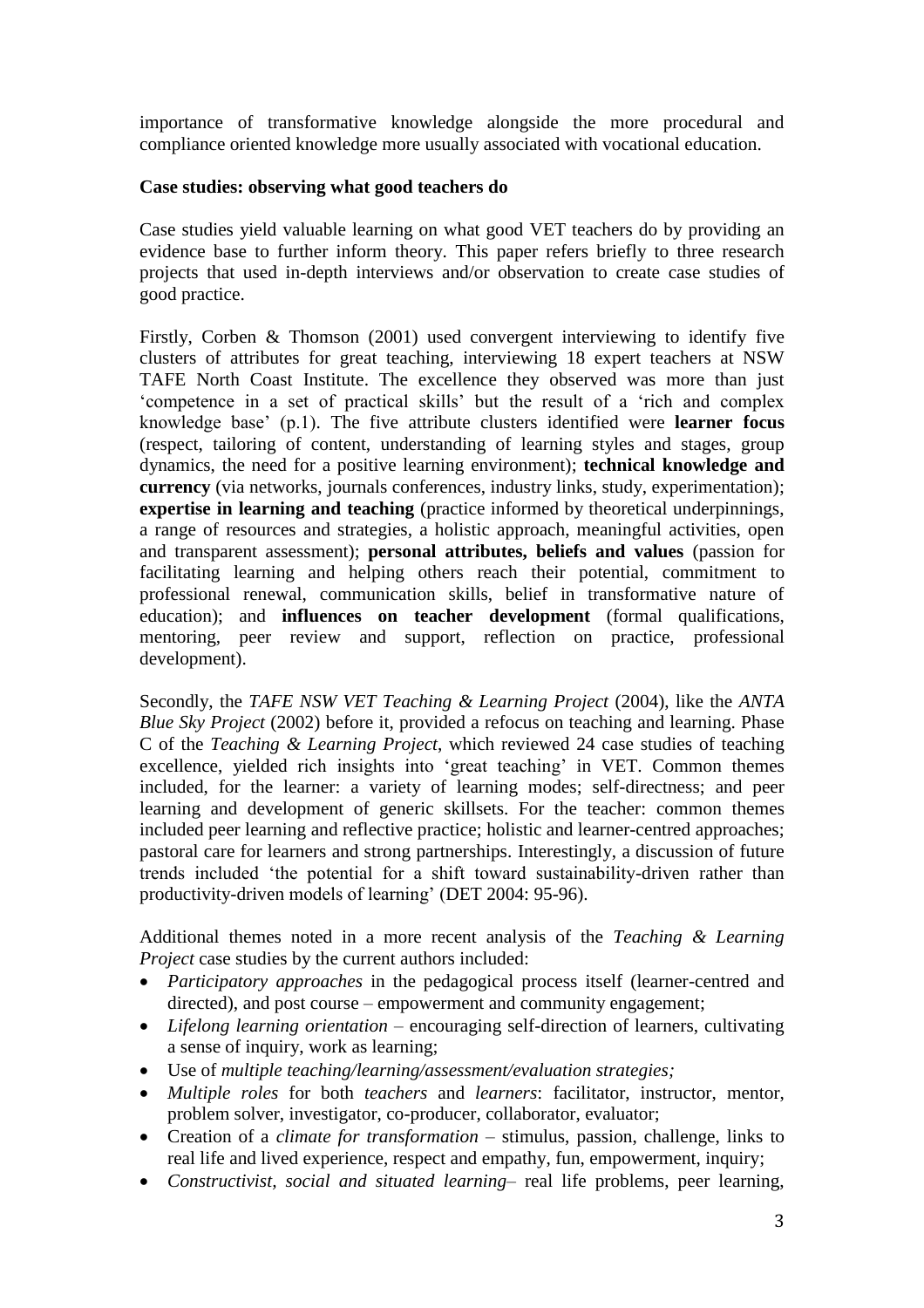groups and community learning, learners as co-constructors of learning.

Thirdly, Faraday, Overton and Cooper (2011: 5) conducted a UK based project to promote more effective Vocational Education (VE) teaching. They noted that '…quality of teaching is the key factor in improving learner achievement…. the quality of an education system cannot exceed the quality of its teachers'. The authors educed five elements of quality VE pedagogy. Excellent teachers used a variety of *teaching strategies and skills* and developed good *learner relationships*. They engaged in individual and shared *reflective practice* and were aware of *underpinning theories and models.* The authors found, however, that most VE teachers were unaware of underpinning theory. The element of '*teaching context'* emerged during the research. This refers to the physical and metaphysical settings of VE teaching: places, packages, people, constraints, objectives. This element was seen as the only differentiator between VE and teaching in general.

In summary, this literature review points to a rich variety of best practice elements that contribute to defining quality VET pedagogy, including holistic approaches to teaching for lifelong learning, development of more generic attributes and higher order thinking skills, learner-centred, constructivist, socially situated and transformative approaches. In terms of the learner, the reach of good VET pedagogy is 'beyond competence' and for the teacher it is underpinned by (socially) reflective practice and a passion for the art and science of teaching.

#### **Education for Sustainability? What is it? What does it offer VET pedagogy?**

*There is a significant role for EfS in VET in Australia. The increasing recognition of environmental values in our society and the changing nature of work have necessitated a shift in the way that we think and act in learning and in life. The recent integration of generic skills into VET has paved the way for the inclusion of sustainability skills and can be used to provide direction in this process* (Goldney 2007: 36).

Within international concern for environmental sustainability, education has been seen as critical to changing the way individuals, the economy and society function. Globally, and in particular under the aegis of the United Nations, an approach to pedagogy has been developed to support *learning based change* towards sustainability. Emerging in particular from the 1992 Rio Earth Summit's Agenda 21, and later promulgated through the UN Decade of Education for Sustainable Development (DESD) 2005- 2014, Education for Sustainable Development (ESD), or Education for Sustainability (EfS) as it is known in Australia, provides the pedagogical platform for sustainability education.

Australia's response to global policy initiatives at the federal level has been the *Living Sustainably: National Action Plan for Education for Sustainability* (2009), *National VET Sector Sustainability Policy and Action Plan* (2009-2012), the *Green Skills Agreement* (2009), and *the Green Skills Agreement Implementation Plan* 2010-2011. Core to the theory and practice of EfS in Australia are the principles that were proposed for the Australian Government's *Living Sustainably Action Plan* (2009). These are;

- *transformation and change* –skills, capacity and will to plan and manage change
- *lifelong learning and education for all* within all learning spaces and for all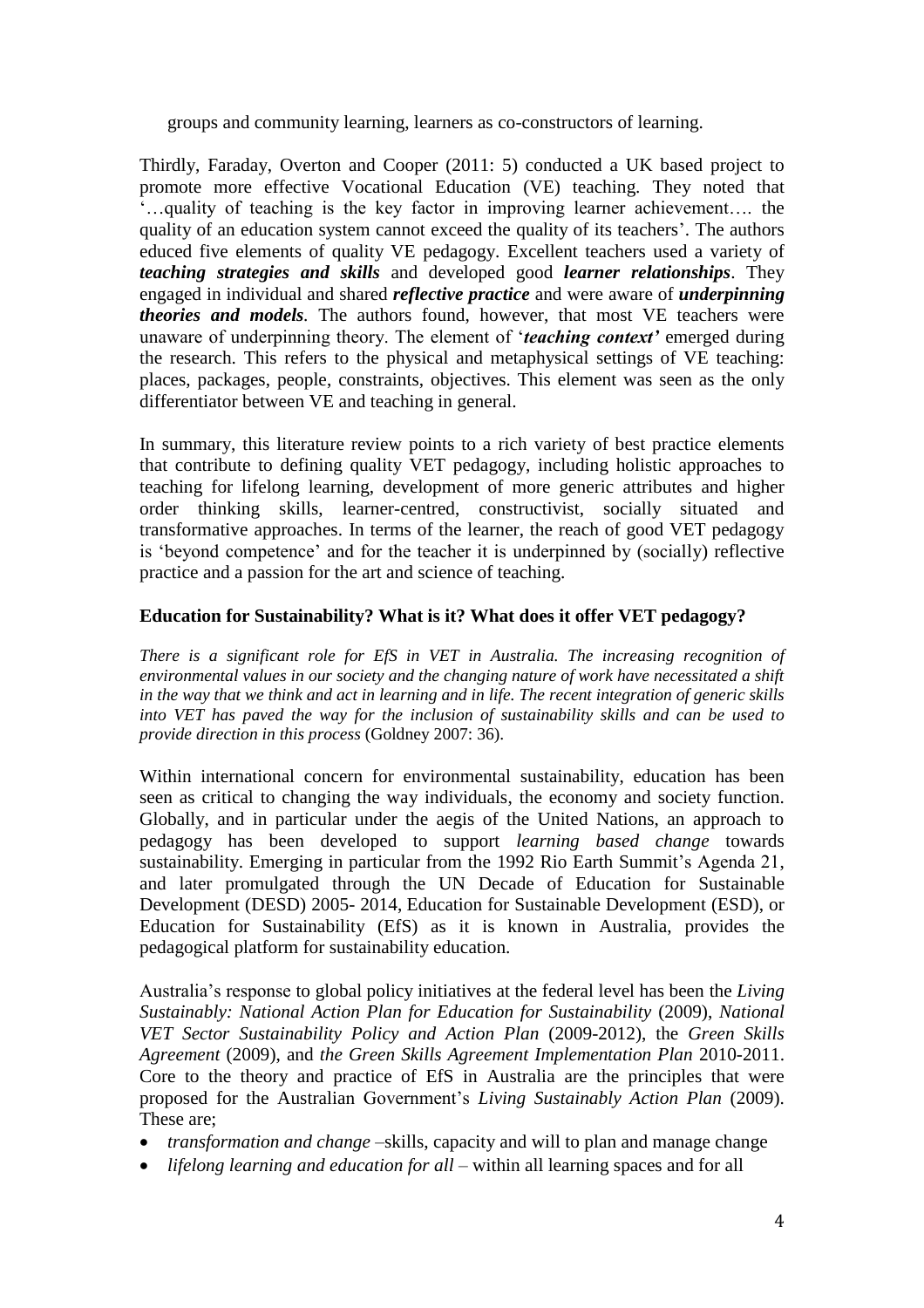- *systems thinking* –connections between environment, economy and society
- *envisioning a better future* developing a shared vision of sustainability
- *critical thinking and reflection* –rethinking our values and beliefs
- *participation* both in the pedagogical process and in the community
- *partnerships for change* –across community, industry, institutions and individuals.

Sitting behind this brief outline is a rich pedagogy that is characterized by transformative, constructivist and holistic approaches to learning. EfS encourages higher order thinking such as reflective, critical, relational, 'whole of systems' or ecological thinking. EfS encourages us to examine our experiences, assumptions, beliefs, values and world views, and to make changes at individual, institutional and societal levels that are more supportive of a good future for all.

The following table adapted from Sterling (2012) illustrates the key differences between traditional and EfS pedagogical approaches.

| <b>Education for Sustainability Pedagogical Approaches</b> |                                                        |
|------------------------------------------------------------|--------------------------------------------------------|
| From transmissive instruction                              | To constructivist and transformative learning          |
| From fixed knowledge                                       | To provisional knowledge                               |
| From discipline based                                      | To inter and transdisciplinary based                   |
| From abstract knowledge                                    | To real world knowledge                                |
| From teaching/instruction                                  | To participatory learning                              |
| From few learning styles                                   | To multiple learning styles                            |
| From passive learning                                      | To reflective/active/ 'knowing about knowing' learning |

**Table 1: Education for Sustainability pedagogical approaches**

Adapted from Sterling, S. (2012)

Sterling, in addressing the issue of quality higher education (HE) teaching in the UK, quotes the Policy Studies Institute: *'….in general, good sustainable development pedagogy is often simply good pedagogy. Hence its promotion is broadly consistent with a commitment to improve quality in the sector……Potential synergies exist between the development and dissemination of pedagogies appropriate to sustainable development teaching in higher education and the enhancement of pedagogic quality across the sector more widely'* (Sterling 2012: 18).

On a global stage, Wals (2012: 84) notes the emergence of EfS as a means to rethink education in general: *'In some parts of the world ESD is causing a co-evolution of pedagogy and has arguably become a catalyst for educational change and innovation.'*

EfS pedagogy can be seen as enriching and renewing teaching and learning generally, operating on the foundation of conscious theoretical models and approaches relevant to the 21<sup>st</sup> century context, and helping to remedy the perceived 'theory-free zone' of VET practice. It also gives VET the opportunity to knock another traditional relic on the head: the tendency to follow uncritically in the footsteps of industrial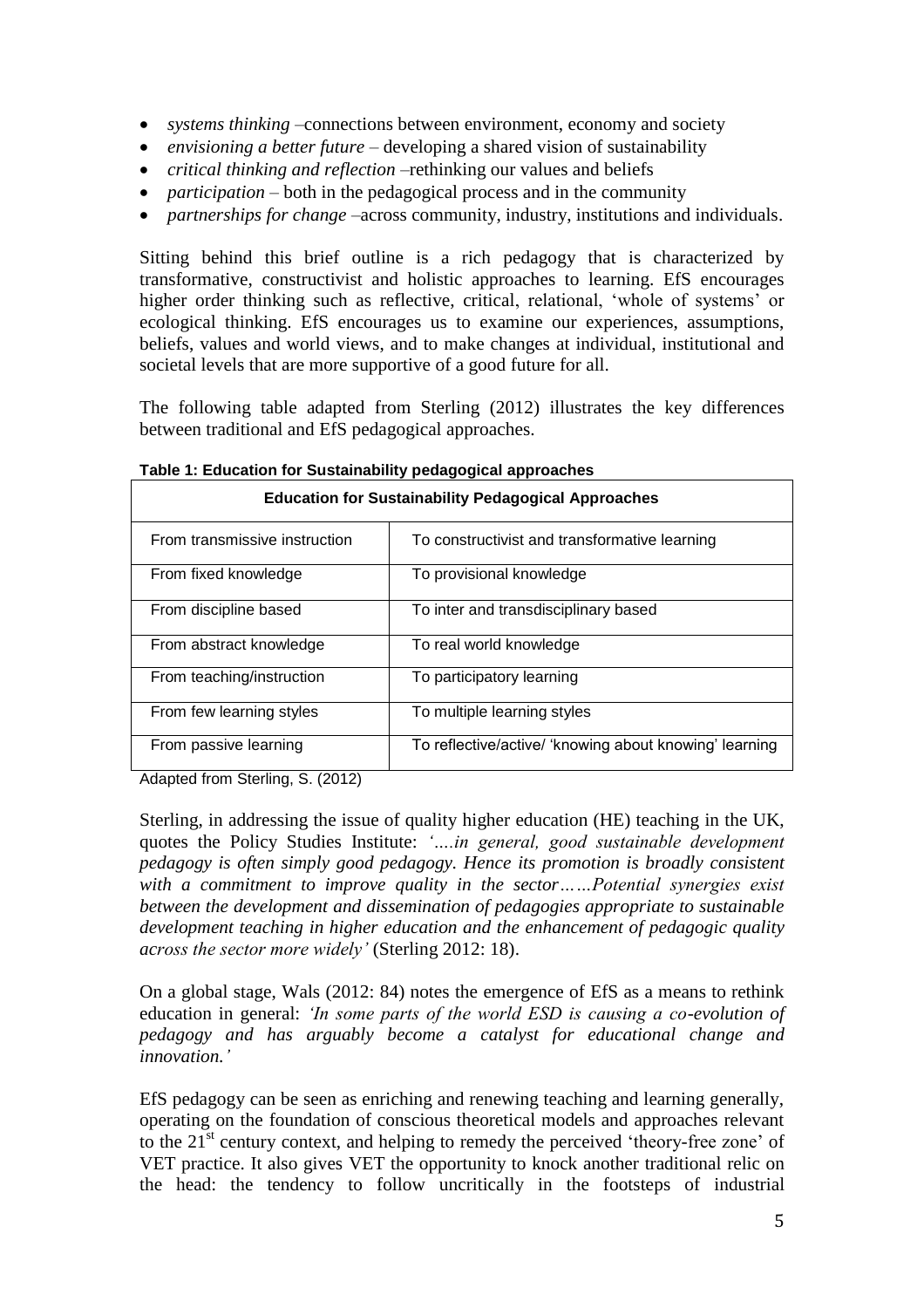'productivism' (Anderson 2003). Arenas and Londono (2013) observe a new VET discourse emerging in the 2000s, with an emphasis on citizenship and responsibility for the future, and what Anderson (2009) calls a shift from productivism to ecologism.

Linked to a traditionally uncritical response to perceived industry demands is VET's historical silence on issues of econonomic, environmental and social injustice, including 'dull and degrading work' (Arenas & Londono 2013: 167). EfS pedagogy provides the theoretical models and thinking skills to rise to the challenge of a new, more critical VET discourse, characterised by UNESCO and ILO (2002: 9) in a recommendation on the purpose of VET:

1. Contribute to the achievement of the societal goals of greater democratization and social, cultural, and economic development …

2. Lead to an understanding of the scientific and technological aspects of contemporary civilization . . . while taking a critical view of social, political, and environmental implications of scientific and technological change;

3. Empower people to contribute to environmentally sound, sustainable development though their occupations and other areas of their lives.

Noting the need to teach higher level thinking skills and change skills as part of quality education, Wals refers to the classical question: *'is education about social reproduction or about enabling social transformation?*' (Wals 2012: 22). The UNESCO/ILO recommendation answers firmly for the latter proposition.

Earlier work by Goldney, Murphy, Fien and Kent (2007: 15) point out that industry itself is now expecting 'a more rounded worker with higher level skills', with a call for 'soft' or generic skills, and a preparedness to embrace change. Industry and enterprise are in many cases looking to the future: they want change-ready, critical and creative thinkers – they want more than social reproduction.

In his UNDESD Report, Wals (2012) names the following attributes of quality EfS teaching: learning-based change; integrative; problem-based; exploratory forms; critical; creative; multi-stakeholder; visionary leadership; participation; social networking; lifelong learning. These are attributes that synergize elegantly with those of quality VET pedagogy.

## **Implementation of EfS in Australia: a nationwide professional development program**

Swinburne University of Technology was funded by the Federal Government to implement national capacity building of VET educators as part of the Government's 2009 national *Green Skills Implementation Plan.* Adopting the EfS principles from the *Living Sustainably Action Plan for Education for Sustainability* framework, Swinburne developed in 2010 the Vocational Graduate Certificate in Education and Training for Sustainability (VGC EfS). This program provided an AQF Level 8 qualification for educators from the VET and other sectors seeking to embed sustainability in their workplaces, through training packages, curriculum, teaching and assessment, infrastructure, policy, and processes.

Delivered over 2012-2013, in excess of eighty VET practitioners spread over five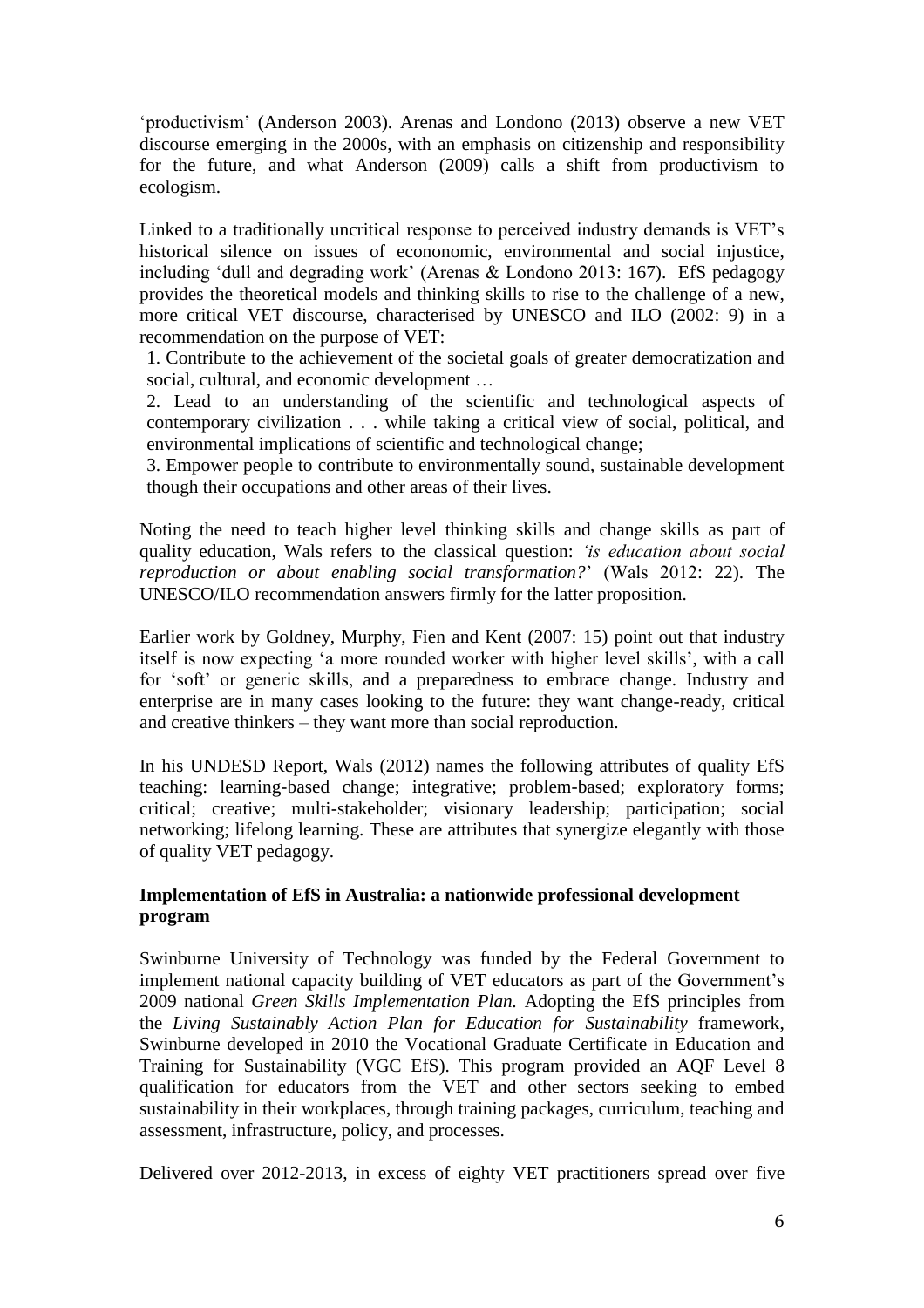state based cohorts completed the VGC EfS program. The program's specific aims are to develop high quality teaching and learning practice, and to facilitate change towards more sustainable practices in VET institutions and industry through infusion of EfS pedagogy. Aimed initially at the VET sector, the program is applicable for educators from early childhood education through to Higher Education.

# **VGC EfS Evaluation Study**

This paper refers to the early stages of research in progress to evaluate the impact and effectiveness of the VGC EfS Program. The Evaluation Study involves the collection and analysis of survey data capturing participant self-perceptions on various measures related to changed or improved teaching and learning practice (National Centre for Sustainability 2014). All 80 participants were requested to complete a baseline online survey at the commencement of the program. They were then requested to complete a more comprehensive survey six months after program completion. The questions focused on program impacts at four levels. Firstly; personal change, growth and transformation; secondly, changes to teaching and learning practice; thirdly, sustainability related changes at organisational levels; and finally, sustainability related changes within industry.

Of specific interest to the authors was whether this qualitative research study on teacher self-perceptions of improved quality teaching and learning supports the proposition that EfS is an enabler of quality VET pedagogy in general. We were therefore particularly interested in the responses to the first and second questions, about personal transformation and teaching and learning practice.

## **Findings**

The 47 participants (58% of the total participants) who responded to the survey strongly supported the proposition that EfS is an enabler of quality teaching and learning in general, with positive outcomes for VET practitioners, their learners and training institutions.

63% of respondents reported increased personal confidence, improved teaching quality, more engaged learners and increased ability to support other staff. 90% of participants experienced personal change, growth and transformation through their involvement in the program. 90.5% of program participants adapted and improved their teaching and learning practice to incorporate EfS tools and principles. Examples provided indicated that newly acquired EfS knowledge and skills have been used in the workplace to enhance training resources and training delivery across disciplines (70.2 %). 68.7% of respondents indicated maintained or increasing use of EfS principles and tools after the program, indicating sustained longitudinal change in teaching practice.

Participants reported that the adoption of EfS principles and tools has

- improved the quality of their teaching
- contributed to a positive impact on student learning outcomes
- initiated more problem based project work and interaction with the 'real world'
- developed higher level systems thinking skills in learners by thinking about how sustainability relates to their profession/industry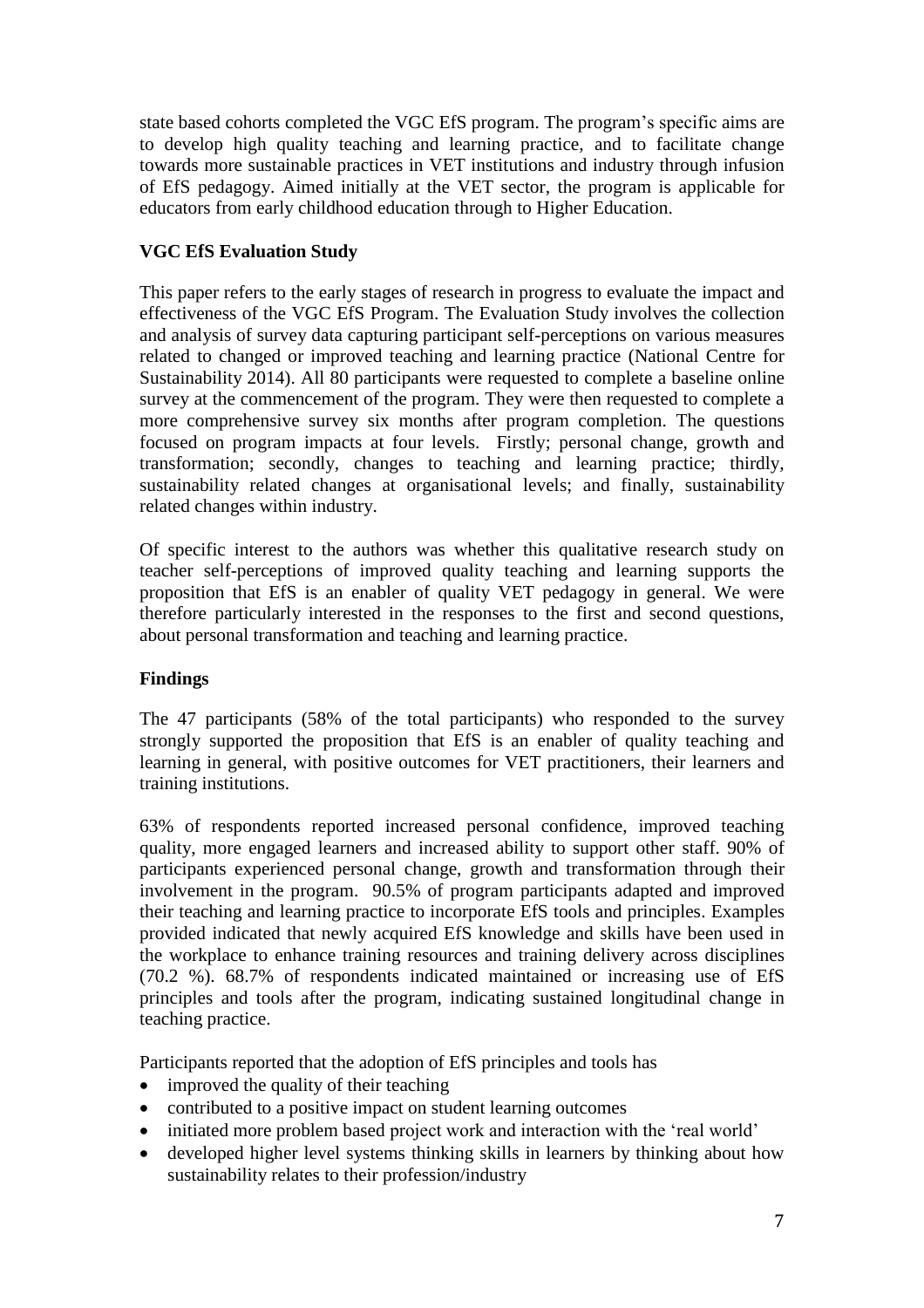- developed critical thinking analysis amongst learners, applied to their industries
- stimulated ongoing mentoring and professional development initiatives
- initiated creation of communities of practice at local, state and national levels
- inspired ongoing sustainability projects within training organisations, from small scale 'greening' interventions to strategy and policy development at executive management level (NCS Swinburne 2014).

It must be noted, however that some of these initiatives and improvements may have occurred regardless of participation in the VGC EfS Program. The self-perception of participants, however points to a causal relationship.

An unexpected outcome of the VGC EfS was the empowerment provided by learning about theoretical models underpinning practice. Theoretical underpinnings give a conceptual architecture and a language with which to describe, understand and reflect on practice, and to engage in dialogue with peers. Faraday et al (2011) noted the inability of surveyed VE teachers to identify underpinning theoretical pedagogical models. Although not captured in the Evaluation Study survey questions, accompanying anecdotal feedback indicates the powerful effect of having a shared language of theory and practice.

## **Implications of the findings**

Findings from the VGC EfS Program Evaluation support the proposition that EfS is an enabler of quality VET pedagogy in general, as evidenced by the self-reports of the participating VET practitioners. Preliminary findings of the Evaluation Study indicate that program participants implemented the principles of EfS in their practice, thereby enacting many attributes of good quality VET pedagogy in general. The findings of this Evaluation Study, in supporting the proposition of EfS as an enabler of quality VET pedagogy, suggest a range of possibilities for further research. These include: case study research into EfS theory and practice in the VET sector; detailed, comparative analysis of EfS and 'quality pedagogy' in general; EfS as VET professional development; and investigation of linkages between emerging industry demand for workers with broader and higher level skills and emerging VET pedagogy.

The possibilities of EfS as providing both theoretical underpinnings and practical tools and methodologies for quality VET teaching and learning across disciplines and industries has implications for the ongoing professional development of VET practitioners. The inclusion of the TAE Sustainability Skillset (TAESUS501A and TAESUS502A) as a Level 2 practitioner developmental opportunity in the recent IBSA VET Capability Framework is encouraging in this respect (IBSA 2014), and supports our recommendation for EfS as professional development for VET teachers.

## **Conclusion**

We reviewed the literature to determine the characteristics and attributes of quality VET teaching and learning. We then delved into understanding Education for Sustainability, explored how it fulfills the criteria for quality VET pedagogy and examined its potential to contribute to enhancing VET pedagogy in general. We also reviewed the findings from an evaluation study on EfS professional development and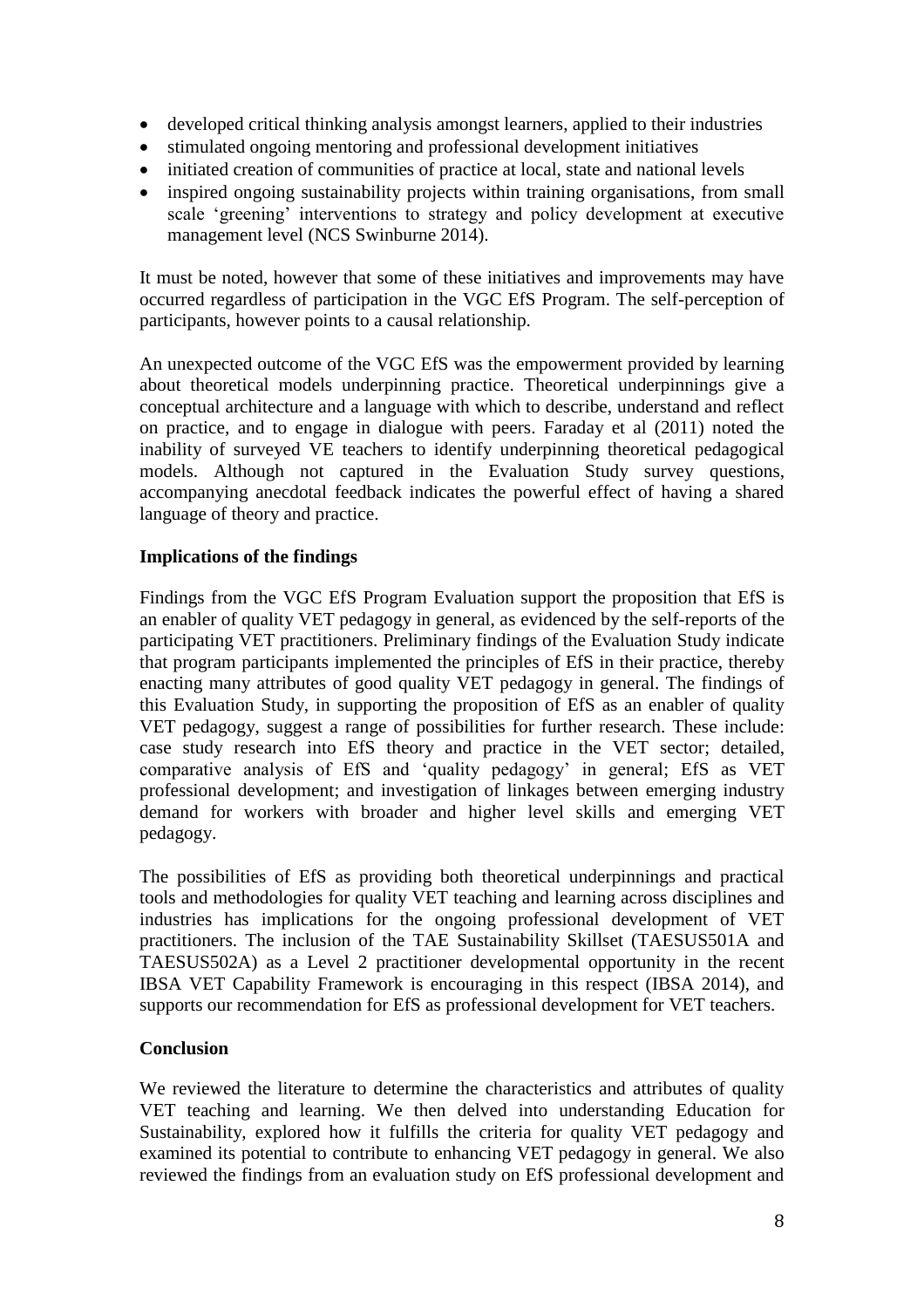concluded that the outcomes support the proposition of EfS as an enabler of quality VET pedagogy. Based on the findings, a range of possibilities for further research were suggested that include: case study research into EfS theory and practice in the VET sector; detailed, comparative analysis of EfS and 'quality pedagogy' in general; EfS as VET professional development; and investigation of linkages between emerging industry demand for workers with broader and higher level skills and emerging VET pedagogy.

In conclusion, EfS with its focus on transformative and learner-centred approaches, and higher order thinking skills, provides for an enrichening of teaching and learning in general, and therefore has much to contribute to VET pedagogy. Further, EfS provides the theoretical models and thinking skills to rise to the challenge of a new discourse on VET's role in citizenship and responsibility for the future as we move towards more sustainable development in the  $21^{st}$  century.

#### **References**

Anderson, D. (2003). Productivism, VET and ecological sustainability. *The Changing Face of VET.* AVETRA.

Anderson, D. (2009). Productivism and ecologism: Changing discourses in VET. In J. Fien, R. Maclean, & M. Park (Eds.), *Work, learning and sustainable development: Opportunities and challenges* (pp. 35-57). Dordrecht, Netherlands: Springer.

ANTA (2002). *Blue Sky Project.* Australian National Training Authority.

Arenas, A. & Londono, F. (2013). Connecting vocational and technical education with sustainability. In R. Stevenson, M. Brody, J. Dillon, & A. Wals (Eds.), *International Handbook of Research on Environmental Education.* New York: Routledge.

Chappell, C. (2004). Contemporary vocational learning - changing pedagogy. *AVETRA Conference 2004.* Canberra: AVETRA.

Corbel, C. (2013, Autumn). Introducing the specialised vocational pedagogy project. *The Australian TAFE teacher*.

Corben, H. & Thomson, K. (2001). *What makes a great teacher? Attributes of excellence in VET,* http://www.voced.edu.au/node/15292 , accessed 8 January, 2014.

Department of Education and Training (2004), *Theory and Practice: TAFE NSW VET Teaching and Learning Project.* TAFE and Community Education Policy and Support Unit, Darlinghurst.

Department of the Environment, Water, Heritage and the Arts (2009). *Living sustainably: The Australian Government's national action plan for education for sustainability.* Commonwealth of Australia, DEWHA. Canberra: Commonwealth of Australia.